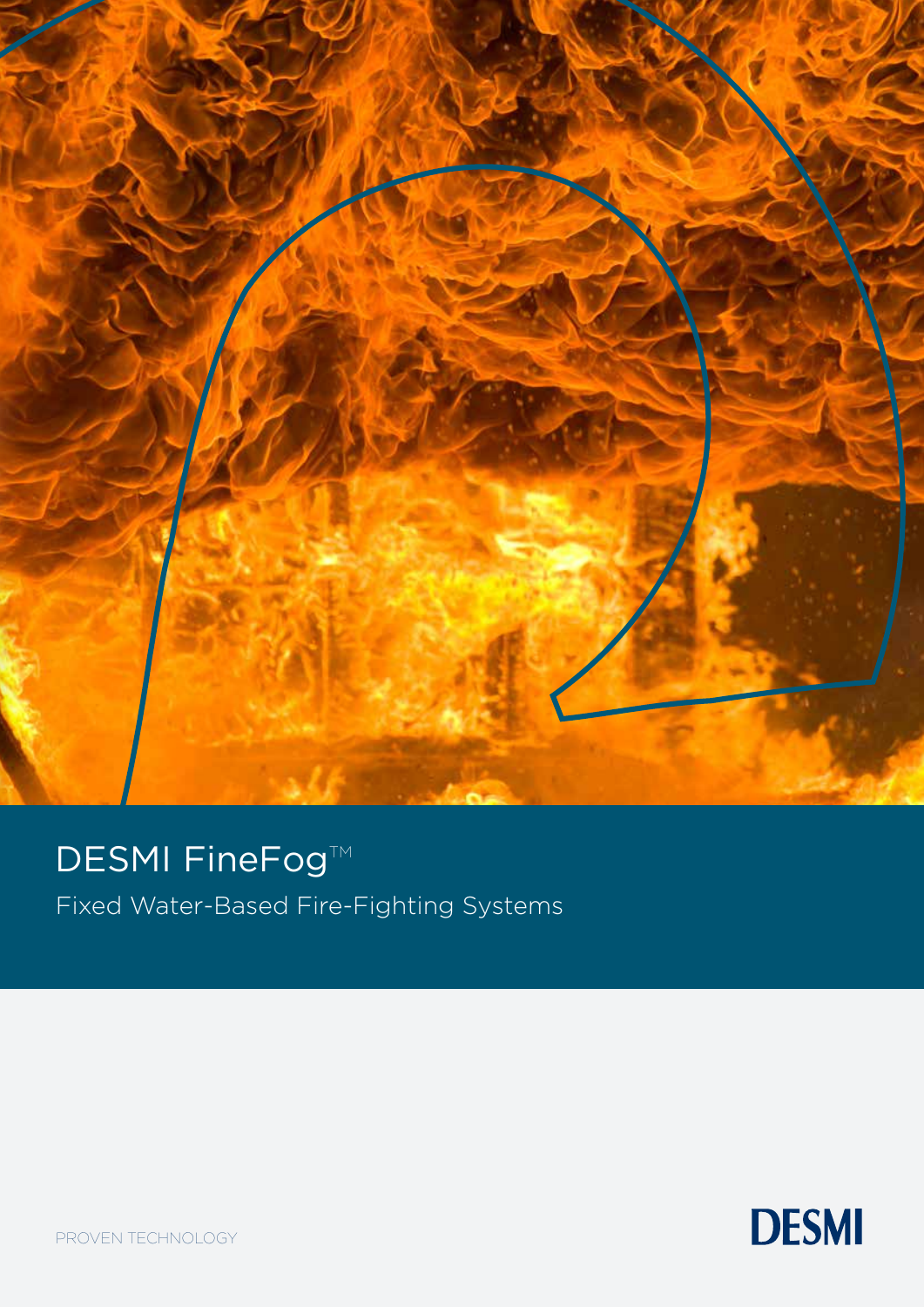# Fixed Water-Based Fire-Fighting System

#### High Efficiency and Reliability

DESMI has supplied more than 120 water-based firefighting solutions to all kinds of vessels around the globe, which is a living proof that DESMI customers are satisfied with the performance of our products. Be it for the general cargo ships, passenger ships or offshore vessels, we know the owners' demands based on the many years of trouble-free operation.

- Fixed water-based local application system for machinery space
- Water sprinkler system for accommodation
- Deck foam system for oil/chemical tanker deck protection
- Helideck foam system for helicopter landing area
- Water spray/deluge/drencher system for special category space

#### Systems Available:

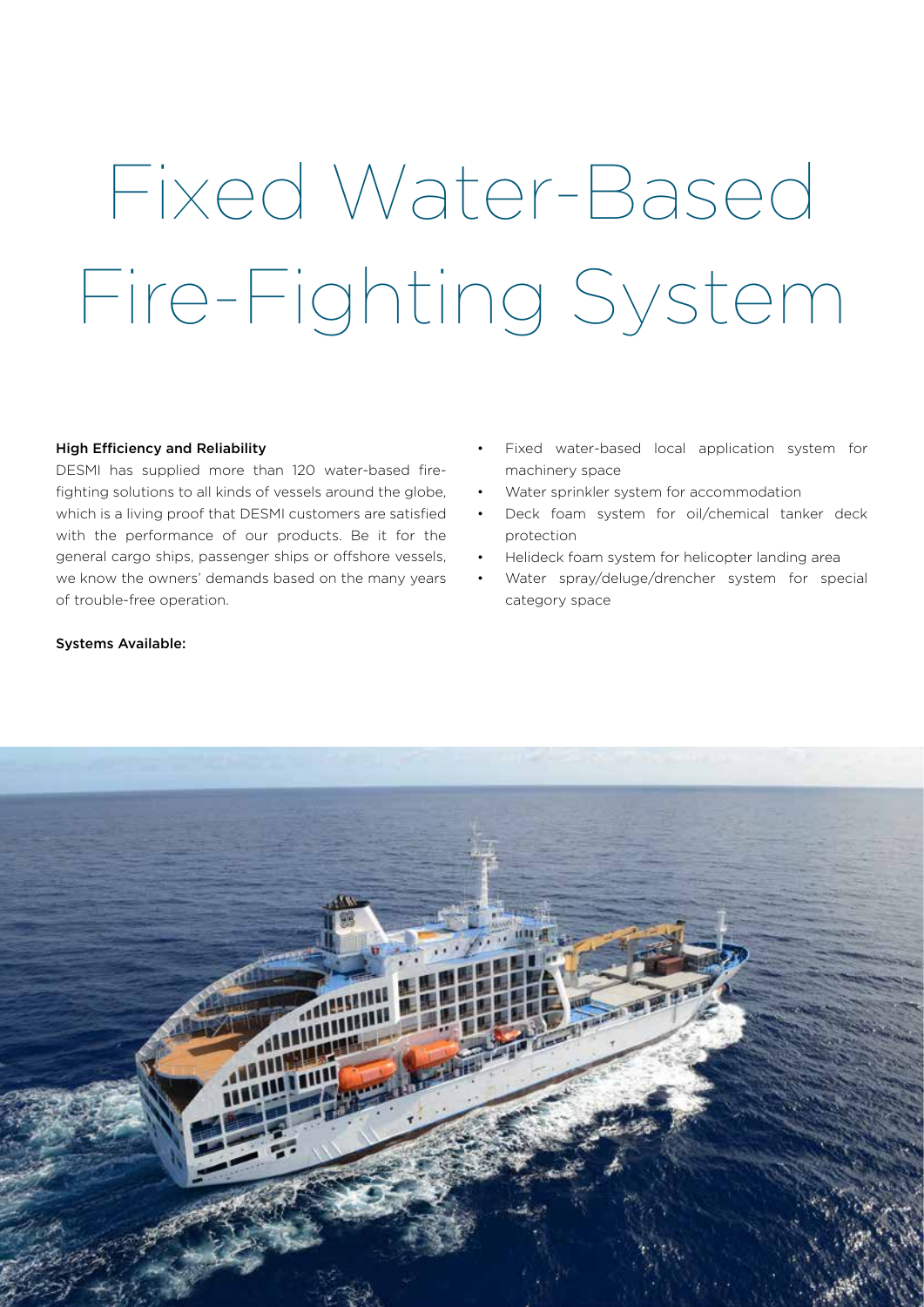The DESMI local application Fire-Fighting System is a low pressure FineFog™ fixed water-based system using fresh water, approved for use as a local fire protection system for high risk objects such as:

- Top of combustion machinery
- Boiler fronts (for oil fired boilers)
- Other oil fired burners (inert gas, etc.)
- **Incinerators**
- Purifiers for heated fuel oil

The system can effectively control and extinguish fire within the protected area at the earliest stage before the total flooding system (e.g.  $CO<sub>2</sub>$ , high expansion foam, etc.) is activated.



As a fire-fighting agent, water is non-toxic, safe for the ship's crew, environmentally friendly and has good cooling capabilities which effectively reduce the level of damage during the fire.

DESMI FineFog™ fire-fighting system ensures continuously operating vessel systems and generators.

Regulation:

- SOLAS Ch.II 2/Reg.10.5.6
- SOLAS Ch.II 2/Reg.3.31
- IMO MSC/Circ.913
- MSC/Circ.1082
- MSC.1/Circ.1276
- MSC.1/Circ.1387
- Other regulations from classification and flag authorities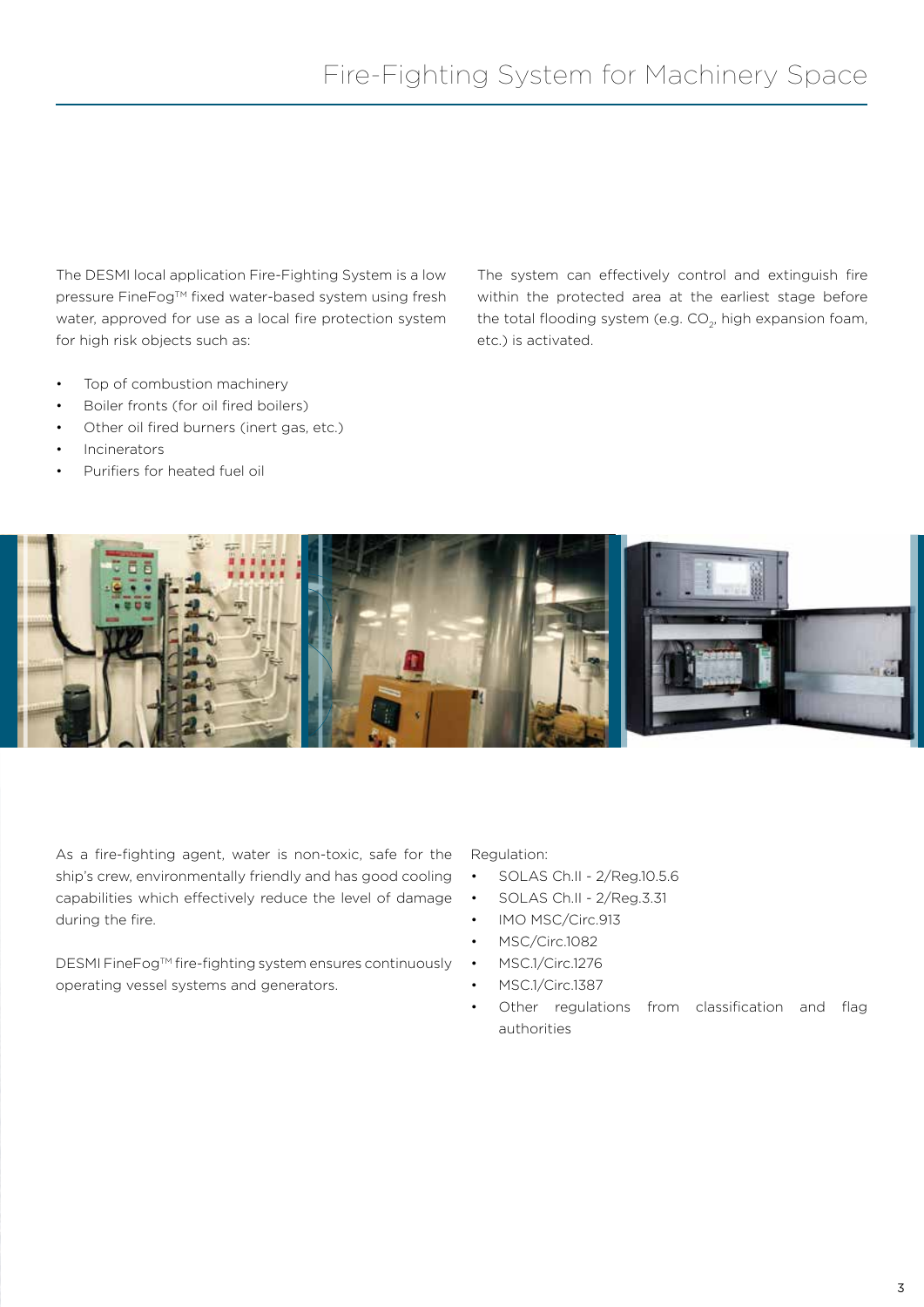### Water Sprinkler System for Accommodation

DESMI Water Sprinkler System is a conventional sprinkler system designed as a so-called wet pipe system. A wet pipe sprinkler system is fixed fire protection using piping filled with pressurized water supplied from a dependable source.

The sprinkler system is an automatic wet pipe fire extinguishing system. The system is installed in accommodation space and other service areas on the vessels such as passenger ships, car ferries, accommodation barges, offshore support vessels, large boats or yachts.

#### Brief Function Description:

Closed heat-sensitive automatic sprinklers spaced and located in accordance with recognized installation standards are used to detect a fire.

During operation, the sprinklers distribute the water over a specific area to control or extinguish the fire. As the water flows through the system, an alarm is activated to

indicate that the system is operating. Only those sprinklers directly above or adjacent to the fire are activated, thus minimizing the water damage.

The sprinkler system is most effective in extinguishing fire at its early stage. Statistics show that around 70% of all fires have been extinguished by less than three sprinklers in action.

#### Regulation:

- SOLAS guidelines chapter II-2.12.
- FSS Code chapter 8 as amended by MSC 339 (91).
- Resolution A.800 (19) amended by MSC.265 (84).
- IMO MSC/Circ.1165 as well as the design parameters established pursuant to other regulations from classification and flag authorities.
- MSC.1/Circ.1369 (for safe return to port)

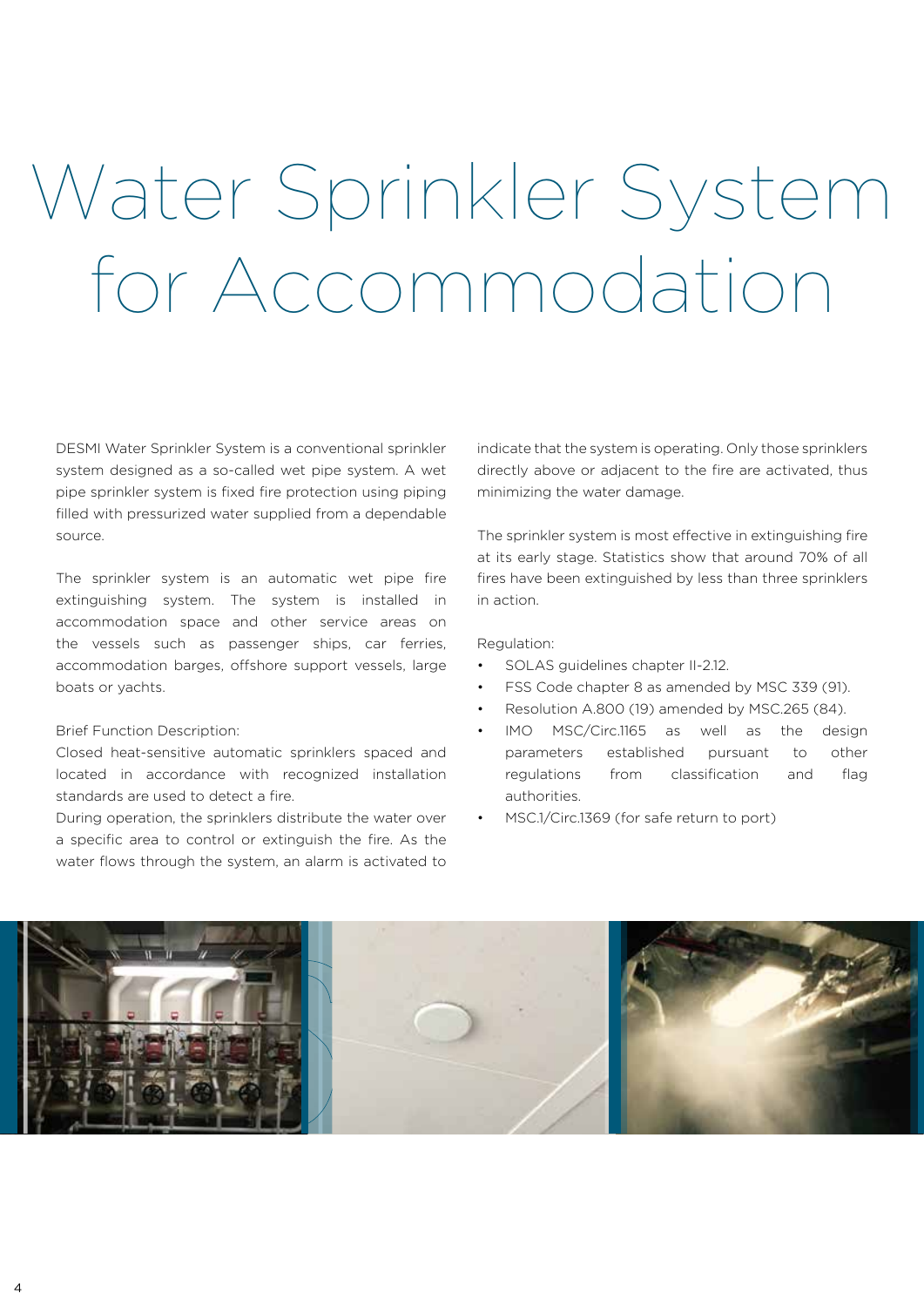#### Deck Foam System/Helideck Foam System

The DESMI fixed low expansion foam fire-fighting system is developed to protect the oil and chemical tanker deck areas, helidecks or other open deck areas (e.g. bow/stern loading areas) as well as closed horizontal spaces (e.g. streamer reel, purifier room).

The system is designed for safe, easy and reliable operation. The system is manually or remotely (e.g. electrically or hydraulically) operated.

Pressurized foam concentrate is delivered by a foam pump or from a tank to a mixing device, where a foam solution is created by adding the required amount of foam concentrate to fresh or sea water in a mixing device. The aeration takes place in a foam application device (monitor, applicator or nozzle), and foam is sprayed directly on to the areas of fire.



Low-expansion foam creates a foam substance of airfilled bubbles from an aqueous solution, forming a floating 'blanket' that effectively fights fire. The blanket's density is lower than that of flammable and combustible liquids, suppressing or extinguishing fires by cutting off the supply of oxygen to the fire. At the same time, water-containing bubbles burst, cooling down the fire. Additionally, low-expansion foam adheres to surfaces, providing a degree of exposure protection from adjacent fires.

Rules and Regulations: Deck foam system:

- SOLAS chapter II-2, Part C, Reg. 10
- FSS Code, chapter 14 & chapter 6 (2.3)
- IBC Code, chapter 11
- Resolution MSC.339 (91)

Helideck Foam System:

- MODU Code
- ICAP CAP437
- MSC.1/Circ.1431

Additional Fire Protection Notation:

• DNVGL-F-AMC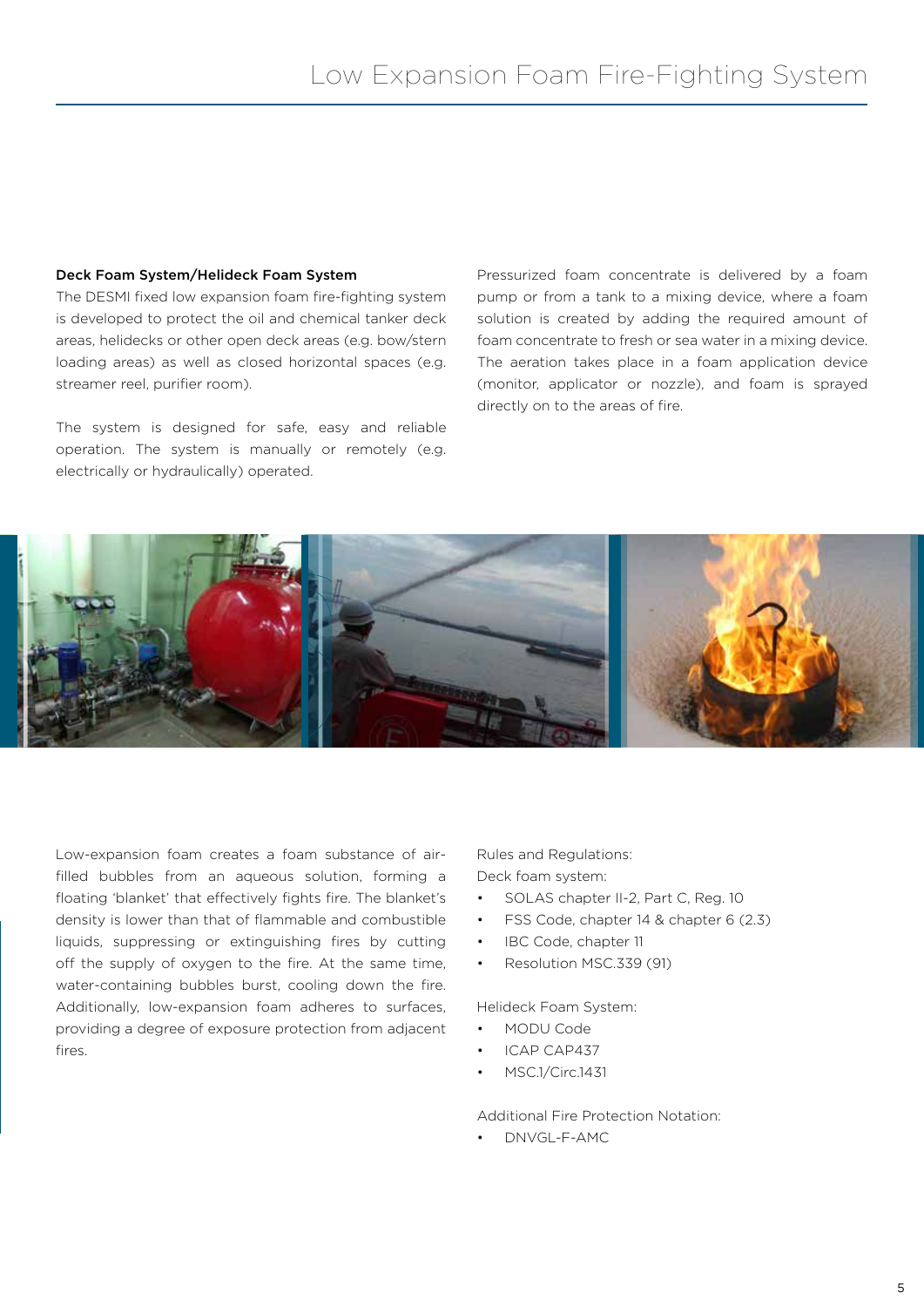## Water Spray / Deluge / Drencher System

Water is an ideal extinguishing medium for many shipboard applications. It is conveniently accessible, has great heat absorbing capabilities and can be used on a variety of fires.

There are several mechanisms involved in extinguishing fire with water.

- The cooling of the flame temperature when water passes through the combustion zone and absorbs heat through evaporation.
- The cooling effect of the fuel surface by the direct impingement of water droplets on the surface.
- Reducing the amount of combustible gases released.

Regulation:

- IBC Code chapter 15.8.29 for PO tank deck
- IGC Code chapter 11.3 as amended by MSC.370 (93) for GAS carrier
- SOLAS II 2/19.3.1
- IMO MSC.1/Circ.1430 chapter 3 and 4
- ABS/RINA approved F500 additive to improve the fire extinguishing capability and impair the re-ignition (especially for fire in tires), as recommended by MSC.1/Circ.1430 -3.13

#### Application:

- Chemical tanker
- Gas carrier (like LPG, LEG, LNG)
- RO-RO/RO-PAX vessel
- Container vessel
- Self unloading cargo vessel
- Other special category space

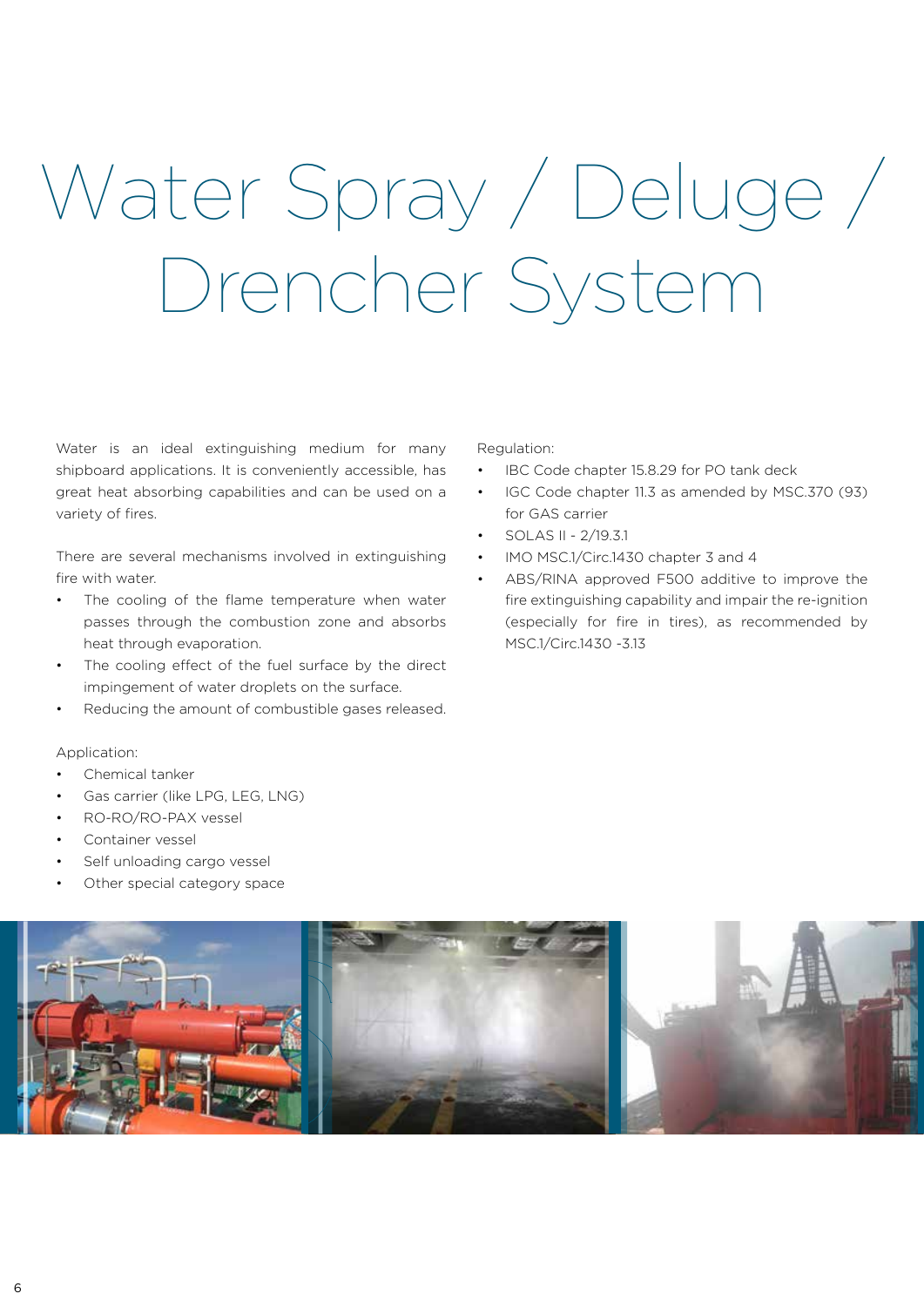### DESMI FineFog™ Fixed Water-Based Fire-Fighting System Offers many Features and Benefits

- $\checkmark$  Up-to-date development ensures rule compliance and system reliability
- $\checkmark$  High-efficient fire extinguishing or suppression
- $\checkmark$  Quality components used through system design
- $\checkmark$  Easy service, maintenance and trouble shooting due to modular design
- $\checkmark$  Compact design, small pumps, pipes, tanks and etc.
- $\checkmark$  Low water flow rates/water consumption
- $\checkmark$  Low installation, operation and maintenance costs
- World-wide service and technical solution support